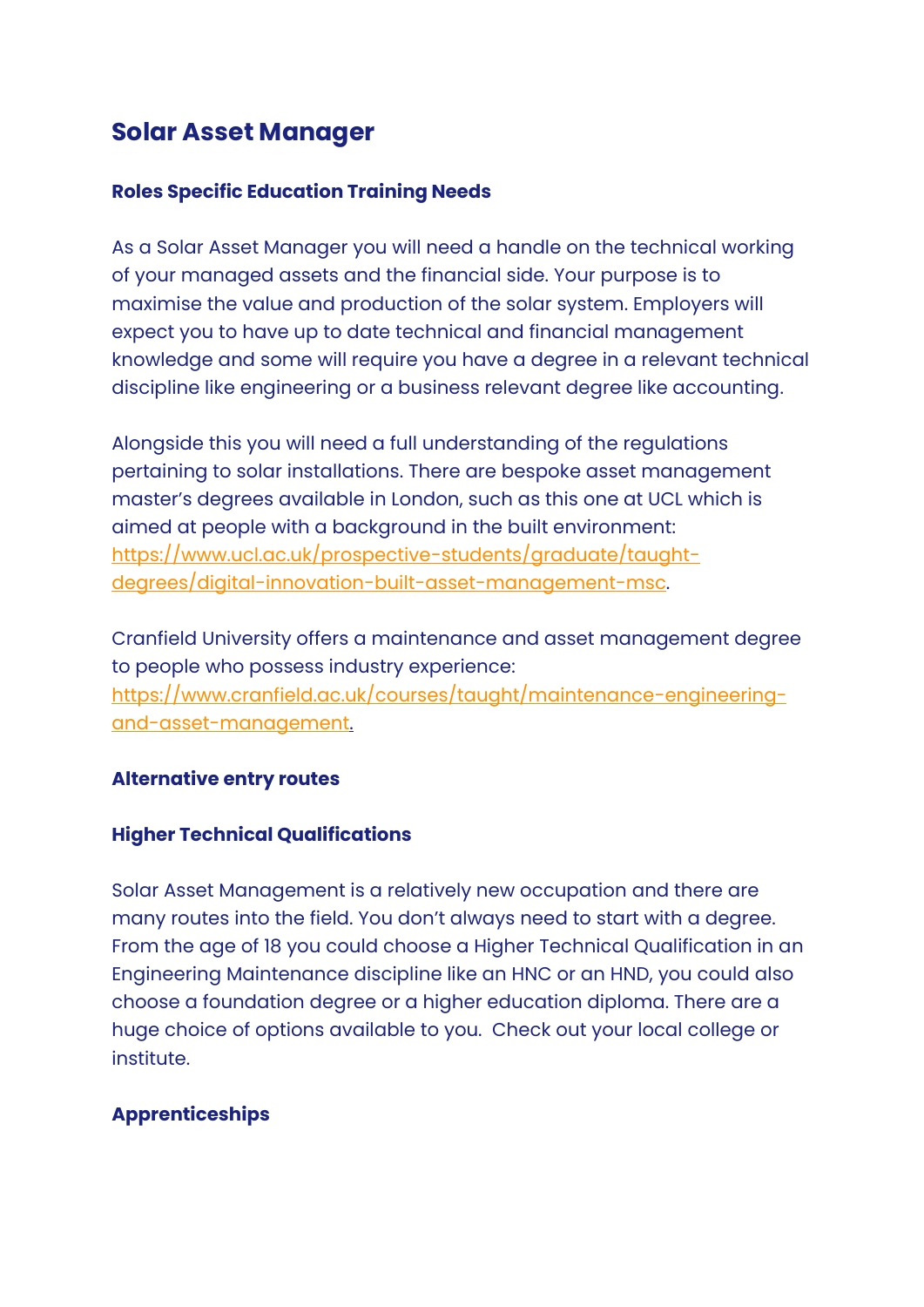There are several higher-level apprenticeships that are relevant to this occupation and have been designed by employers to specifically meet the skills they need. Many will provide you with a Higher Technical Qualification or a degree once you complete the apprenticeship.

#### **Career Prospects and Progression**

A Solar Asset Manager will gain industry wide valuable skills. They may choose to work in other areas of the renewable energy sector, in transport or in other public or private arenas.

#### **Skills Needed**

- Excellent technical knowledge.
- Excellent financial and business knowledge.
- The ability to organise your time and workload.
- Leadership skills.
- The ability to work well with others.
- Product lifecycle knowledge.
- A willingness to be responsible for all aspects of asset management.
- Excellent verbal communication skills.
- Client management skills.
- Excellent knowledge of energy regulations and policy.

## **Number Employed (UK)**

Across the UK in 2018 there were 266,000 Business and financial project management professionals (SOC 2424) with up to another 129,000 people working as Engineering Professionals (SOC2129) which could include Technical Asset Managers.

## **Typical Salary Range**

A qualified Asset Manager with a few years' experience can expect a salary of £40,000. As more experience is gained and further responsibilities are undertaken this could rise to £70,000+.

**FNDS**